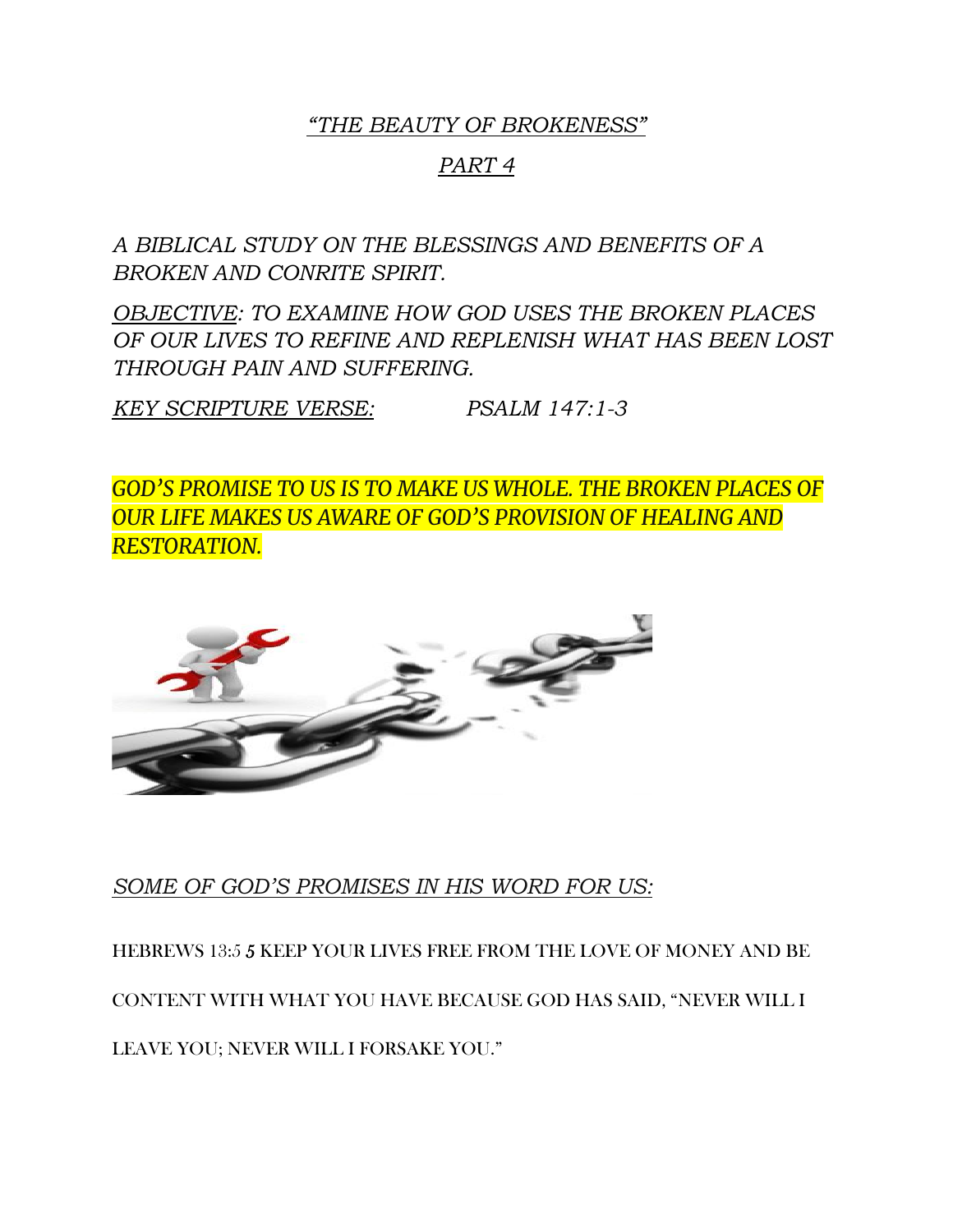JEREMIAH 23:11 FOR I KNOW THE PLANS I HAVE FOR YOU," DECLARES THE LORD, "PLANS TO PROSPER YOU AND NOT TO HARM YOU, PLANS TO GIVE YOU HOPE AND A FUTURE.

JOHN 14:27 PEACE I LEAVE WITH YOU; MY PEACE I GIVE YOU. I DO NOT GIVE TO YOU AS THE WORLD GIVES. DO NOT LET YOUR HEARTS BE TROUBLED AND DO NOT BE AFRAID.

CAST ALL YOUR ANXIETY ON HIM BECAUSE HE CARES FOR YOU. – 1 PETER 5:7

MATTHEW 11:28 "COME TO ME, ALL YOU WHO ARE WEARY AND BURDENED, AND I WILL GIVE YOU REST. 29 TAKE MY YOKE UPON YOU AND LEARN FROM ME, FOR I AM GENTLE AND HUMBLE IN HEART, AND YOU WILL FIND REST FOR YOUR SOULS. 30 FOR MY YOKE IS EASY AND MY BURDEN IS LIGHT.

PSALM 34:18 THE LORD IS CLOSE TO THE BROKENHEARTED AND SAVES THOSE WHO ARE CRUSHED IN SPIRIT.

2 CORINTHIANS 5:7 "FOR WE WALK BY FAITH, NOT BY SIGHT."

PSALM 55:22 "CAST YOUR BURDEN ON THE LORD, AND HE WILL SUSTAIN YOU."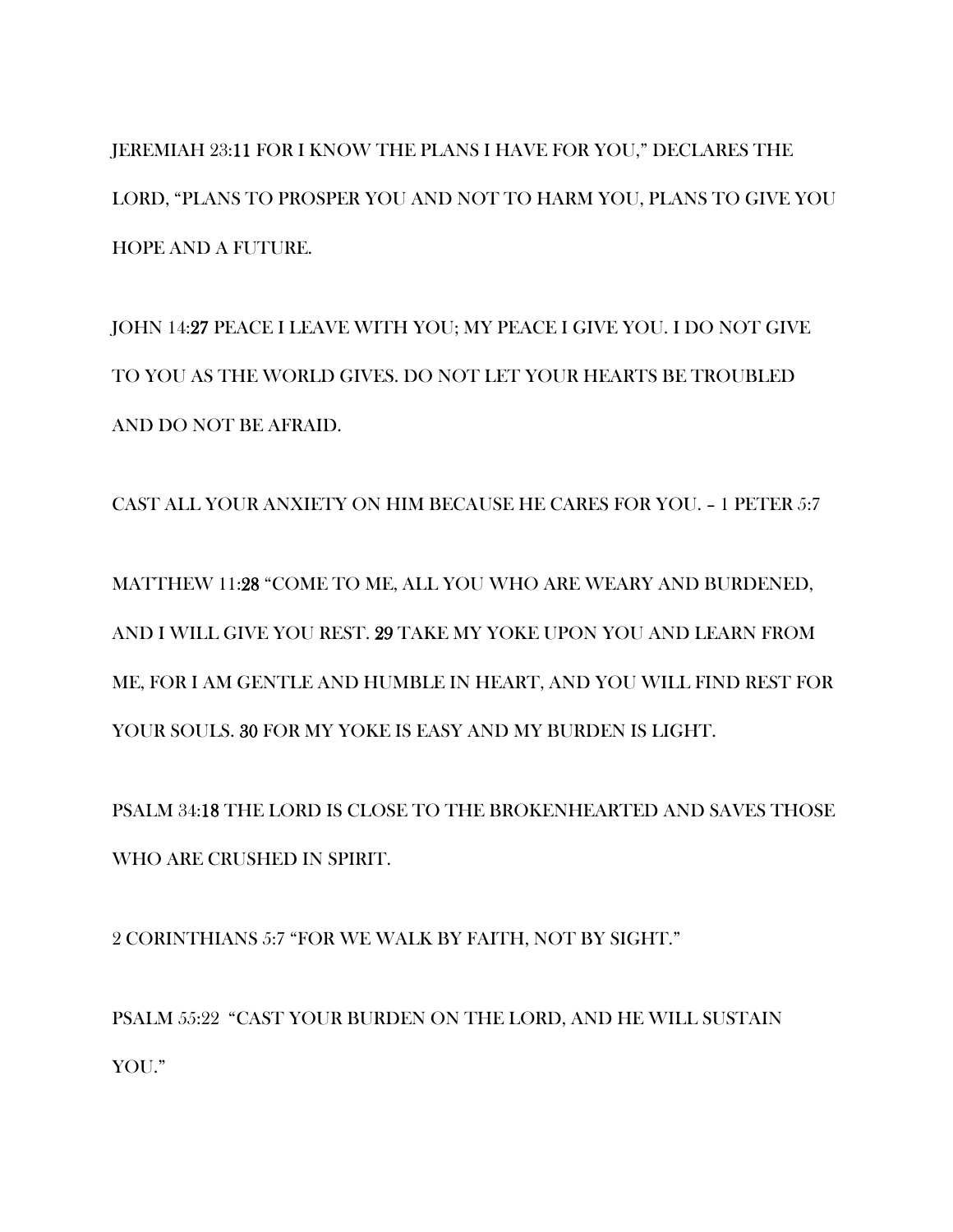1 JOHN 3:20 FOR WHENEVER OUR HEART CONDEMNS US, GOD IS GREATER THAN OUR HEART, AND HE KNOWS EVERYTHING.

*WE ARE SAVED THROUGH CHRIST ATONEMENT BUT THAT IS NOT AUTOMATICALLY TRANSFERRED TO YOU OR I. IN ORDER TO RECEIVE THE ATONEMENT YOU MUST COMMIT TO CONVERTING TO A CHRIST-LIKE LIFE. WE CAN SEE HERE ONCE AGAIN THE REFERENCE TO THE BROKEN-HEARTED BEING BLESSED, AS THEY WILL DO THE WORK TO FIND THE RELIEF AND CONSEQUENTLY, THEY FIND GOD AND REAL INNER PEACE.*

*LIVING A CHRIST-LIKE LIFE ENTAILS FOLLOWING JESUS TEACHINGS, READING SCRIPTURES, PRAYING AND MOST IMPORTANTLY ENTERING THE WATERS OF BAPTISM AND RECEIVING THE HOLY GHOST.*

*GOD QUICKENS AND RENEWS US BY THE LIVING WORD, THROUGH AND BY JESUS HIMSELF, WHO CAME TO HEAL THE BROKENHEARTED THROUGH HIS PAYMENT OF HIS OWN BLOOD ON THE CROSS. OUR LIVES WOULD TOTALLY BE BROKEN IF JESUS HAD NOT PUT HIS OWN LIFE ON THE LINE AND TOOK OUR OWN PLACE FOR OUR SINS. OUR LIVES WOULD NEVER BE GOOD IF JESUS HAD NOT DONE THAT. HE WAS CRUCIFIED SO THAT WE COULD HAVE A BETTER*